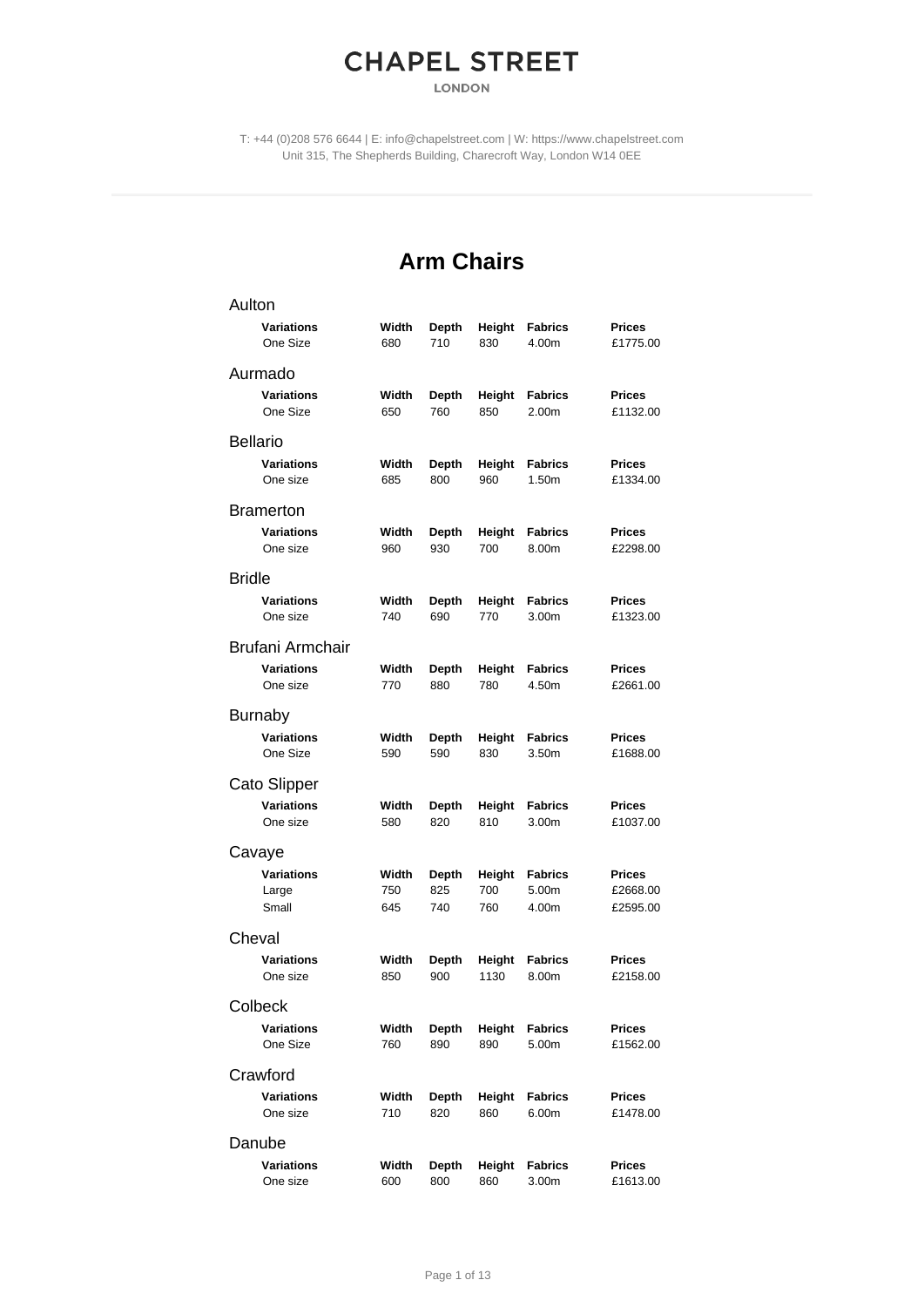| Dorset               |       |              |        |                |               |
|----------------------|-------|--------------|--------|----------------|---------------|
| <b>Variations</b>    | Width | Depth        | Height | <b>Fabrics</b> | <b>Prices</b> |
| One size             | 800   | 950          | 790    | 7.00m          | £1616.00      |
| Elystan              |       |              |        |                |               |
| <b>Variations</b>    | Width | Depth        | Height | <b>Fabrics</b> | <b>Prices</b> |
| One size             | 900   | 840          | 710    | 8.00m          | £2043.00      |
| Enford               |       |              |        |                |               |
| <b>Variations</b>    | Width | Depth        | Height | <b>Fabrics</b> | <b>Prices</b> |
| One size             | 1180  | 900          | 810    | 8.00m          | £1958.00      |
| <b>Fulton Fluted</b> |       |              |        |                |               |
| <b>Variations</b>    | Width | <b>Depth</b> | Height | <b>Fabrics</b> | Prices        |
| One size             | 740   | 690          | 770    | 3.00m          | £1420.00      |
| Hamilton             |       |              |        |                |               |
| <b>Variations</b>    | Width | Depth        | Height | <b>Fabrics</b> | <b>Prices</b> |
| One size             | 740   | 710          | 760    | 6.00m          | £1473.00      |
| Hasker               |       |              |        |                |               |
| <b>Variations</b>    | Width | <b>Depth</b> | Height | <b>Fabrics</b> | <b>Prices</b> |
| One size             | 1040  | 870          | 700    | 10.00m         | £3000.00      |
| Lamont               |       |              |        |                |               |
| <b>Variations</b>    | Width | Depth        | Height | <b>Fabrics</b> | Prices        |
| One size             | 740   | 720          | 790    | 6.00m          | £2527.00      |
| Lancaster            |       |              |        |                |               |
| <b>Variations</b>    | Width | Depth        | Height | <b>Fabrics</b> | Prices        |
| One size             | 740   | 870          | 1070   | 7.00m          | £1811.00      |
| Leonato              |       |              |        |                |               |
| <b>Variations</b>    | Width | <b>Depth</b> | Height | <b>Fabrics</b> | <b>Prices</b> |
| One size             | 700   | 800          | 880    | 5.00m          | £1677.00      |
| Lumley Tub           |       |              |        |                |               |
| <b>Variations</b>    | Width | Depth        | Height | <b>Fabrics</b> | Prices        |
| One size             | 640   | 610          | 740    | 3.00m          | £1126.00      |
| Lyall                |       |              |        |                |               |
| Variations           | Width | Depth        | Height | <b>Fabrics</b> | Prices        |
| One size             | 910   | 930          | 760    | 8.00m          | £1720.00      |
| Moxon                |       |              |        |                |               |
| <b>Variations</b>    | Width | <b>Depth</b> | Height | <b>Fabrics</b> | <b>Prices</b> |
| One size             | 850   | 810          | 960    | 7.00m          | £1895.00      |
| Rhum                 |       |              |        |                |               |
| <b>Variations</b>    | Width | Depth        | Height | <b>Fabrics</b> | <b>Prices</b> |
| One size             | 800   | 870          | 1210   | 9.00m          | £2486.00      |
| Seymour              |       |              |        |                |               |
| <b>Variations</b>    | Width | Depth        | Height | <b>Fabrics</b> | <b>Prices</b> |
| One size             | 720   | 720          | 710    | 7.00m          | £1683.00      |
| Stratton             |       |              |        |                |               |
| <b>Variations</b>    | Width | Depth        | Height | <b>Fabrics</b> | <b>Prices</b> |
| One size             | 720   | 870          | 1070   | 7.00m          | £2043.00      |
| Westbourne           |       |              |        |                |               |
| <b>Variations</b>    | Width | Depth        | Height | <b>Fabrics</b> | <b>Prices</b> |
| One size             | 840   | 730          | 740    | 6.00m          | £1875.00      |
| Wythburn             |       |              |        |                |               |
| <b>Variations</b>    | Width | <b>Depth</b> | Height | <b>Fabrics</b> | Prices        |
| One size             | 860   | 910          | 810    | 7.00m          | £1643.00      |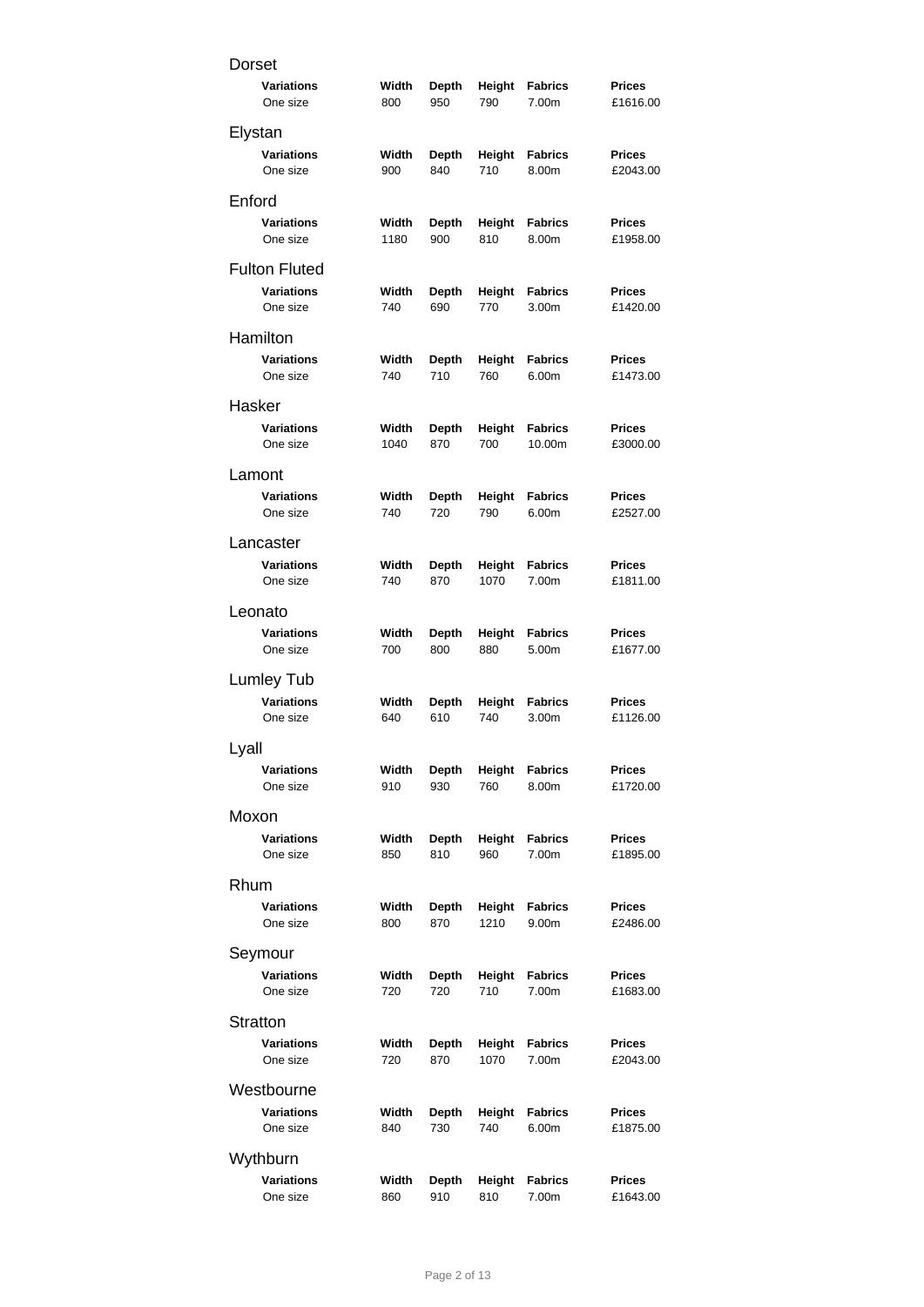## **Banquette Seating**

| Deep Buttoned Banquette with legs   |                                    |              |               |                                     |                           |  |  |  |
|-------------------------------------|------------------------------------|--------------|---------------|-------------------------------------|---------------------------|--|--|--|
| <b>Variations</b><br>One Size       | Width<br>1000                      | Depth<br>680 | Height<br>980 | <b>Fabrics</b><br>7.00 <sub>m</sub> | <b>Prices</b><br>£2056.00 |  |  |  |
| Deep buttoned banquette with plinth |                                    |              |               |                                     |                           |  |  |  |
| <b>Variations</b>                   | Width                              | Depth        | Height        | <b>Fabrics</b>                      | <b>Prices</b>             |  |  |  |
| One Size                            | 1000                               | 690          | 980           | 7.00 <sub>m</sub>                   | £1831.00                  |  |  |  |
|                                     | Float buttoned banquette with legs |              |               |                                     |                           |  |  |  |
| <b>Variations</b>                   | Width                              | Depth        | Height        | <b>Fabrics</b>                      | <b>Prices</b>             |  |  |  |
| One Size                            | 1000                               | 680          | 980           | 5.00m                               | £1532.00                  |  |  |  |
| Fluted Banquette with legs          |                                    |              |               |                                     |                           |  |  |  |
| <b>Variations</b>                   | Width                              | Depth        | Height        | <b>Fabrics</b>                      | <b>Prices</b>             |  |  |  |
| One Size                            | 1000                               | 680          | 980           | 7.00m                               | £1829.00                  |  |  |  |
| Plain Banquette with plinth         |                                    |              |               |                                     |                           |  |  |  |
| <b>Variations</b>                   | Width                              | Depth        | Height        | <b>Fabrics</b>                      | <b>Prices</b>             |  |  |  |
| One Size                            | 1000                               | 650          | 980           | 5.00m                               | £1290.00                  |  |  |  |

## **Bar Stools**

| <b>Bartle</b>        |       |       |        |                   |               |
|----------------------|-------|-------|--------|-------------------|---------------|
| <b>Variations</b>    | Width | Depth | Height | <b>Fabrics</b>    | <b>Prices</b> |
| One Size             | 420   | 500   | 940    | 1.00m             | £1568.00      |
| <b>Bonham</b>        |       |       |        |                   |               |
| <b>Variations</b>    | Width | Depth | Height | <b>Fabrics</b>    | <b>Prices</b> |
| One Size             | 470   | 540   | 1110   | 1.50m             | £1017.00      |
| <b>Bonham Carver</b> |       |       |        |                   |               |
| <b>Variations</b>    | Width | Depth | Height | <b>Fabrics</b>    | <b>Prices</b> |
| One Size             | 540   | 540   | 1110   | 2.50m             | £1164.00      |
| <b>Britten</b>       |       |       |        |                   |               |
| <b>Variations</b>    | Width | Depth | Height | <b>Fabrics</b>    | <b>Prices</b> |
| One Size             | 390   | 390   | 730    | 0.50 <sub>m</sub> | £925.00       |
| <b>Bruton</b>        |       |       |        |                   |               |
| <b>Variations</b>    | Width | Depth | Height | <b>Fabrics</b>    | <b>Prices</b> |
| One Size             | 470   | 560   | 1090   | 2.00m             | £1027.00      |
| <b>Bulmer</b>        |       |       |        |                   |               |
| <b>Variations</b>    | Width | Depth | Height | <b>Fabrics</b>    | <b>Prices</b> |
| One Size             | 530   | 585   | 1040   | 2.00m             | £2194.00      |
| DUCAL BARSTOOL       |       |       |        |                   |               |
| <b>Variations</b>    | Width | Depth | Height | <b>Fabrics</b>    | <b>Prices</b> |
|                      | 470   | 515   | 915    | 1.50m             | £1259.00      |
| Kenrick              |       |       |        |                   |               |
| <b>Variations</b>    | Width | Depth | Height | <b>Fabrics</b>    | <b>Prices</b> |
| One Size             | 450   | 440   | 1000   | 1.50m             | £1482.00      |
| Knoxon               |       |       |        |                   |               |
| <b>Variations</b>    | Width | Depth | Height | <b>Fabrics</b>    | <b>Prices</b> |
| One Size             | 430   | 430   | 1010   | 1.50m             | £1239.00      |
| Porteous             |       |       |        |                   |               |
| <b>Variations</b>    | Width | Depth | Height | <b>Fabrics</b>    | <b>Prices</b> |
| One Size             | 550   | 550   | 1060   | 3.00m             | £1495.00      |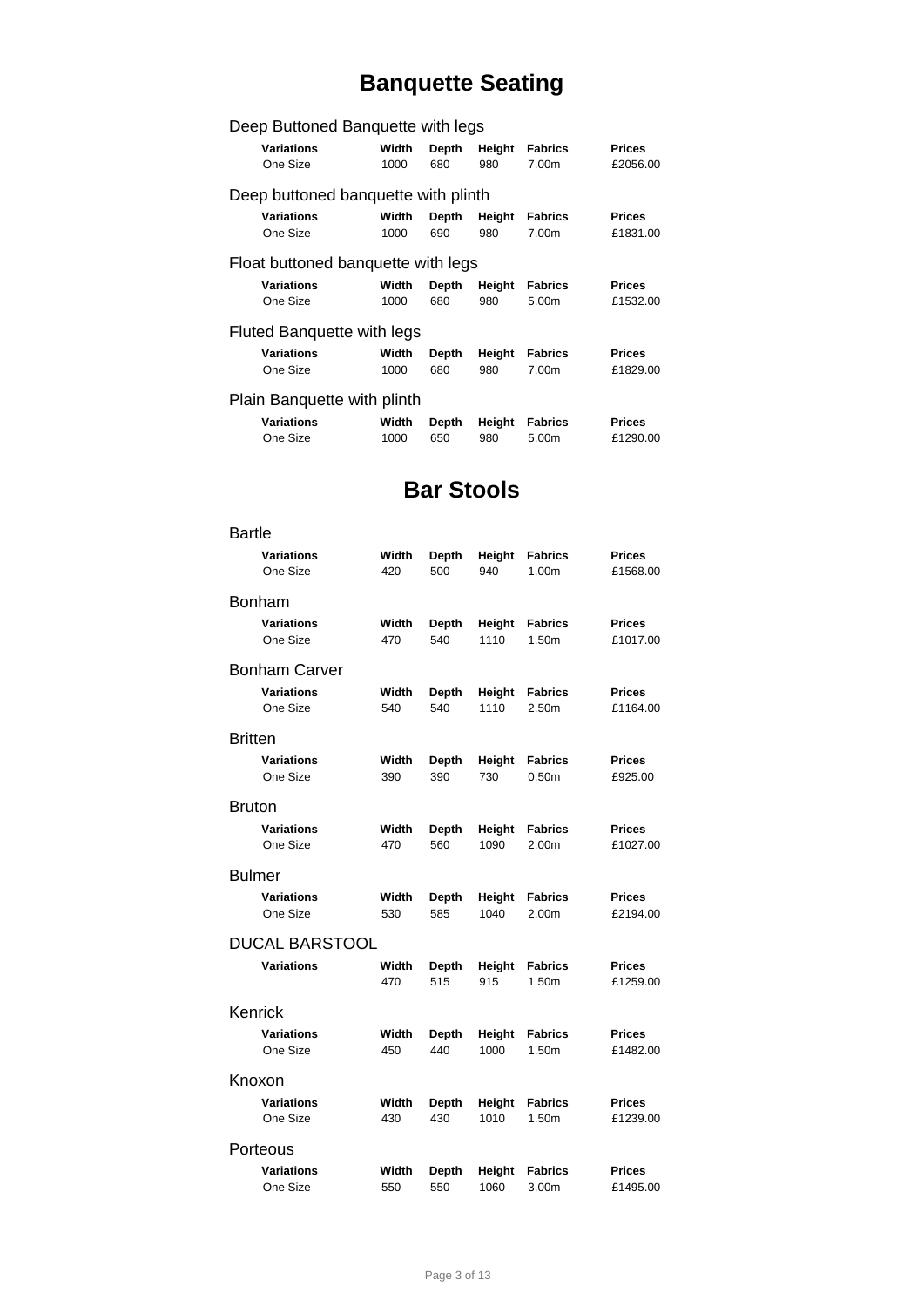| <b>Variations</b> | Width |     |      | Depth Height Fabrics | <b>Prices</b> |
|-------------------|-------|-----|------|----------------------|---------------|
| <b>ONE SIZE</b>   | 550   | 550 | 1030 | 2.50m                | £1346.00      |

## **Beds & Headboards**

# ADELINE

| Variations<br>DOUBLE BED<br>KING BED<br><b>SUPER KING BED</b>                                                                 | Width<br>1510<br>1660<br>1960 | Depth<br>2140<br>2240<br>2240 | Height<br>1100<br>1100<br>1100 | Fabrics<br>7.00m<br>8.00m<br>9.00m                     |                                           | <b>Prices</b><br>£2691.00<br>£3014.00<br>£3372.00 |
|-------------------------------------------------------------------------------------------------------------------------------|-------------------------------|-------------------------------|--------------------------------|--------------------------------------------------------|-------------------------------------------|---------------------------------------------------|
| <b>Astell Bed</b>                                                                                                             |                               |                               |                                |                                                        |                                           |                                                   |
| Variations<br>Double<br>King<br>Super King                                                                                    | Width<br>1510<br>1660<br>1960 | Depth<br>2050<br>2100<br>2100 | Height<br>1560<br>1560<br>1560 | <b>Fabrics</b><br>8.00m<br>9.00m<br>10.00m             |                                           | <b>Prices</b><br>£2584.00<br>£2815.00<br>£3129.00 |
| <b>Barret</b>                                                                                                                 |                               |                               |                                |                                                        |                                           |                                                   |
| Variations<br>Double Bed<br>King Bed<br>Super King Bed                                                                        | Width<br>1350<br>1500<br>1800 | Depth<br>1900<br>2000<br>2000 | Height<br>1350<br>1350<br>1350 | Fabrics<br>7.00m<br>8.00m<br>8.00m                     |                                           | <b>Prices</b><br>£2309.00<br>£2544.00<br>£2759.00 |
| <b>Brompton</b>                                                                                                               |                               |                               |                                |                                                        |                                           |                                                   |
| Variations<br>Double Bed<br>King Bed<br>Super King Bed                                                                        | Width<br>1350<br>1500<br>1800 | Depth<br>1900<br>2000<br>2000 | Height<br>1150<br>1150<br>1150 | <b>Fabrics</b><br>7.00m<br>8.00m<br>9.00m              |                                           | <b>Prices</b><br>£2192.00<br>£2436.00<br>£2641.00 |
| <b>Bryanston</b>                                                                                                              |                               |                               |                                |                                                        |                                           |                                                   |
| Variations<br>Double Bed<br>King Bed<br>Super King Bed                                                                        | Width<br>1350<br>1500<br>1800 | Depth<br>1900<br>2000<br>2000 | Height<br>1560<br>1560<br>1560 | <b>Fabrics</b><br>7.00m<br>8.00m<br>9.00m              |                                           | <b>Prices</b><br>£2511.00<br>£2737.00<br>£2952.00 |
| <b>Burnsall</b>                                                                                                               |                               |                               |                                |                                                        |                                           |                                                   |
| Variations<br>Double Bed<br>King Bed<br>Super King Bed                                                                        | Width<br>1350<br>1500<br>1800 | Depth<br>1900<br>2000<br>2000 | Height<br>1350<br>1350<br>1350 | <b>Fabrics</b><br>7.00m<br>8.00m<br>9.00m              |                                           | <b>Prices</b><br>£2503.00<br>£2713.00<br>£2918.00 |
| Dovehouse                                                                                                                     |                               |                               |                                |                                                        |                                           |                                                   |
| Variations<br>Double Bed<br>King Bed<br>Super King Bed                                                                        | Width<br>1350<br>1500<br>1800 | Depth<br>1900<br>2000<br>2000 | Height<br>1400<br>1400<br>1400 | Fabrics<br>8.00m<br>9.00m<br>11.00m                    |                                           | <b>Prices</b><br>£3172.00<br>£3406.00<br>£3609.00 |
| Latimer                                                                                                                       |                               |                               |                                |                                                        |                                           |                                                   |
| Variations<br>Double **Mattress Size W1350mm**<br>King **Mattress Size W1500mm**<br>Super King **Mattress Size W1800mm** 1890 |                               | Width<br>1440<br>1590         | Depth<br>1900<br>2210<br>2210  | Height<br>1200<br>1200<br>1200                         | <b>Fabrics</b><br>3.00m<br>3.50m<br>4.00m | <b>Prices</b><br>£3378.00<br>£3642.00<br>£3924.00 |
| Limerston                                                                                                                     |                               |                               |                                |                                                        |                                           |                                                   |
| Variations<br>Double Bed<br>King Bed<br>Super King Bed                                                                        | Width<br>1350<br>1500<br>1800 | Depth<br>1900<br>2000<br>2000 | Height<br>1400<br>1400<br>1400 | <b>Fabrics</b><br>8.00m<br>9.00 <sub>m</sub><br>11.00m |                                           | <b>Prices</b><br>£2748.00<br>£2964.00<br>£3205.00 |
| <b>LOGAN</b>                                                                                                                  |                               |                               |                                |                                                        |                                           |                                                   |
| Variations<br>DOUBLE BED<br><b>KING BED</b><br>SUPER KING BED                                                                 | Width<br>1500<br>1600<br>1900 | Depth<br>2060<br>2160<br>2160 | Height<br>1000<br>1000<br>1000 | <b>Fabrics</b><br>8.00m<br>9.00m<br>10.00m             |                                           | <b>Prices</b><br>£2616.00<br>£2988.00<br>£3196.00 |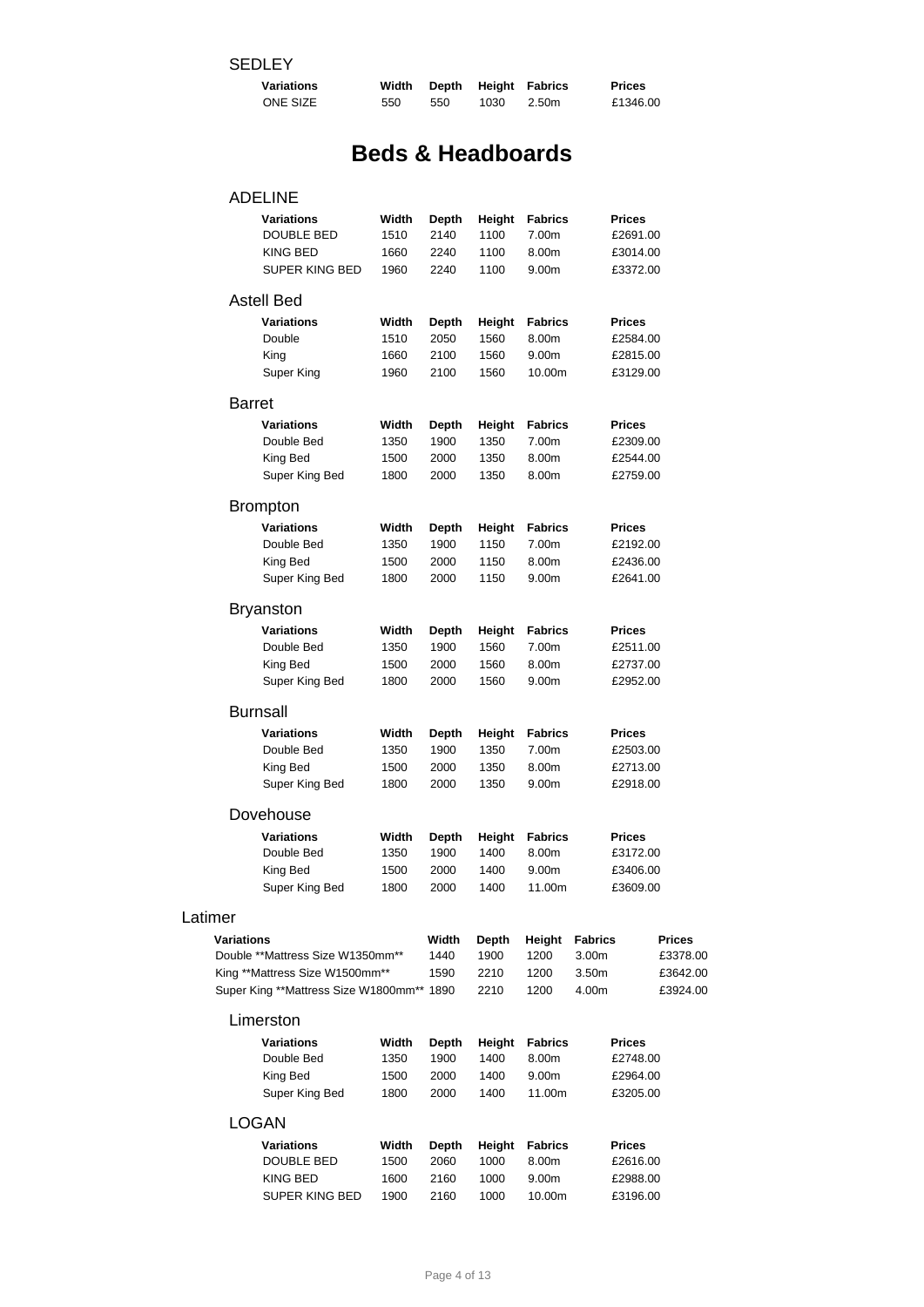### Molten

|          | <b>Variations</b><br>Double Bed | Width<br>1350 | Depth<br>1900 | Height<br>1350 | <b>Fabrics</b><br>4.50m | <b>Prices</b><br>£2279.00 |
|----------|---------------------------------|---------------|---------------|----------------|-------------------------|---------------------------|
|          | King Bed<br>Super King Bed      | 1500<br>1800  | 2000<br>2000  | 1350<br>1350   | 5.50m<br>6.50m          | £2513.00<br>£2649.00      |
| Nutford  |                                 |               |               |                |                         |                           |
|          | <b>Variations</b>               | Width         | Depth         | Height         | <b>Fabrics</b>          | <b>Prices</b>             |
|          | Double Bed                      | 1350          | 1900          | 1350           | 7.00m                   | £2468.00                  |
|          | King Bed                        | 1500          | 2000          | 1350           | 8.00m                   | £2695.00                  |
|          | Super King Bed                  | 1800          | 2000          | 1350           | 9.00m                   | £2918.00                  |
| Ranston  |                                 |               |               |                |                         |                           |
|          | Variations                      | Width         | Depth         | Height         | <b>Fabrics</b>          | <b>Prices</b>             |
|          | Double Bed                      | 1350          | 1900          | 1560           | 7.00m                   | £2882.00                  |
|          | King Bed                        | 1500          | 2000          | 1560           | 8.00m                   | £3100.00                  |
|          | Super King Bed                  | 1800          | 2000          | 1560           | 9.00m                   | £3321.00                  |
| Rosemoor |                                 |               |               |                |                         |                           |
|          | Variations                      | Width         | Depth         | Height         | <b>Fabrics</b>          | <b>Prices</b>             |
|          | Double Bed                      | 1350          | 1900          | 1560           | 7.00m                   | £3248.00                  |
|          | King Bed                        | 1500          | 2000          | 1560           | 8.00m                   | £3469.00                  |
|          | Super King Bed                  | 1800          | 2000          | 1560           | 9.50m                   | £3686.00                  |
| Thornton |                                 |               |               |                |                         |                           |
|          | <b>Variations</b>               | Width         | Depth         | Height         | <b>Fabrics</b>          | <b>Prices</b>             |
|          | Double Bed                      | 1350          | 1900          | 1560           | 7.00m                   | £3152.00                  |
|          | King Bed                        | 1500          | 2000          | 1560           | 8.00m                   | £3350.00                  |
|          | Super King Bed                  | 1800          | 2000          | 1560           | 9.00m                   | £3525.00                  |
| Waverton |                                 |               |               |                |                         |                           |
|          | Variations                      | Width         | Depth         | Height         | <b>Fabrics</b>          | <b>Prices</b>             |
|          | Double Bed                      | 1350          | 1900          | 1250           | 9.00m                   | £3702.00                  |
|          | King Bed                        | 1500          | 2000          | 1250           | 11.00m                  | £3923.00                  |
|          | Super King Bed                  | 1800          | 2000          | 1250           | 12.00m                  | £4100.00                  |
|          |                                 |               |               |                |                         |                           |

## **Cabinetry**

| Alonso Side Table           |       |       |        |                   |               |  |  |  |  |
|-----------------------------|-------|-------|--------|-------------------|---------------|--|--|--|--|
| <b>Variations</b>           | Width | Depth | Height | <b>Fabrics</b>    | <b>Prices</b> |  |  |  |  |
| One size                    | 500   | 450   | 600    | 0.00 <sub>m</sub> | £1258.00      |  |  |  |  |
| <b>Basset Nesting Table</b> |       |       |        |                   |               |  |  |  |  |
| <b>Variations</b>           | Width | Depth | Height | <b>Fabrics</b>    | <b>Prices</b> |  |  |  |  |
| One Size                    | 460   | 320   | 600    | 0.00 <sub>m</sub> | £1497.00      |  |  |  |  |
| Cadwal Console              |       |       |        |                   |               |  |  |  |  |
| <b>Variations</b>           | Width | Depth | Height | <b>Fabrics</b>    | <b>Prices</b> |  |  |  |  |
| One Size                    | 1400  | 380   | 900    | 0.00 <sub>m</sub> | £3434.00      |  |  |  |  |
| Casca Side Table            |       |       |        |                   |               |  |  |  |  |
| <b>Variations</b>           | Width | Depth | Height | <b>Fabrics</b>    | <b>Prices</b> |  |  |  |  |
| One size                    | 500   | 500   | 520    | 0.00 <sub>m</sub> | £2073.00      |  |  |  |  |
| Chiron Side Coffee Table    |       |       |        |                   |               |  |  |  |  |
| <b>Variations</b>           | Width | Depth | Height | <b>Fabrics</b>    | <b>Prices</b> |  |  |  |  |
| Small                       | 500   | 300   | 350    | 0.00 <sub>m</sub> | £949.00       |  |  |  |  |
| Large                       | 600   | 600   | 400    | 0.00 <sub>m</sub> | £1118.00      |  |  |  |  |
| Tray                        | 600   | 400   | 450    | 0.00 <sub>m</sub> | £1180.00      |  |  |  |  |
| Cicero Coffee Table         |       |       |        |                   |               |  |  |  |  |
| <b>Variations</b>           | Width | Depth | Height | <b>Fabrics</b>    | <b>Prices</b> |  |  |  |  |
| One Size                    | 900   | 550   | 400    | 0.00 <sub>m</sub> | £3303.00      |  |  |  |  |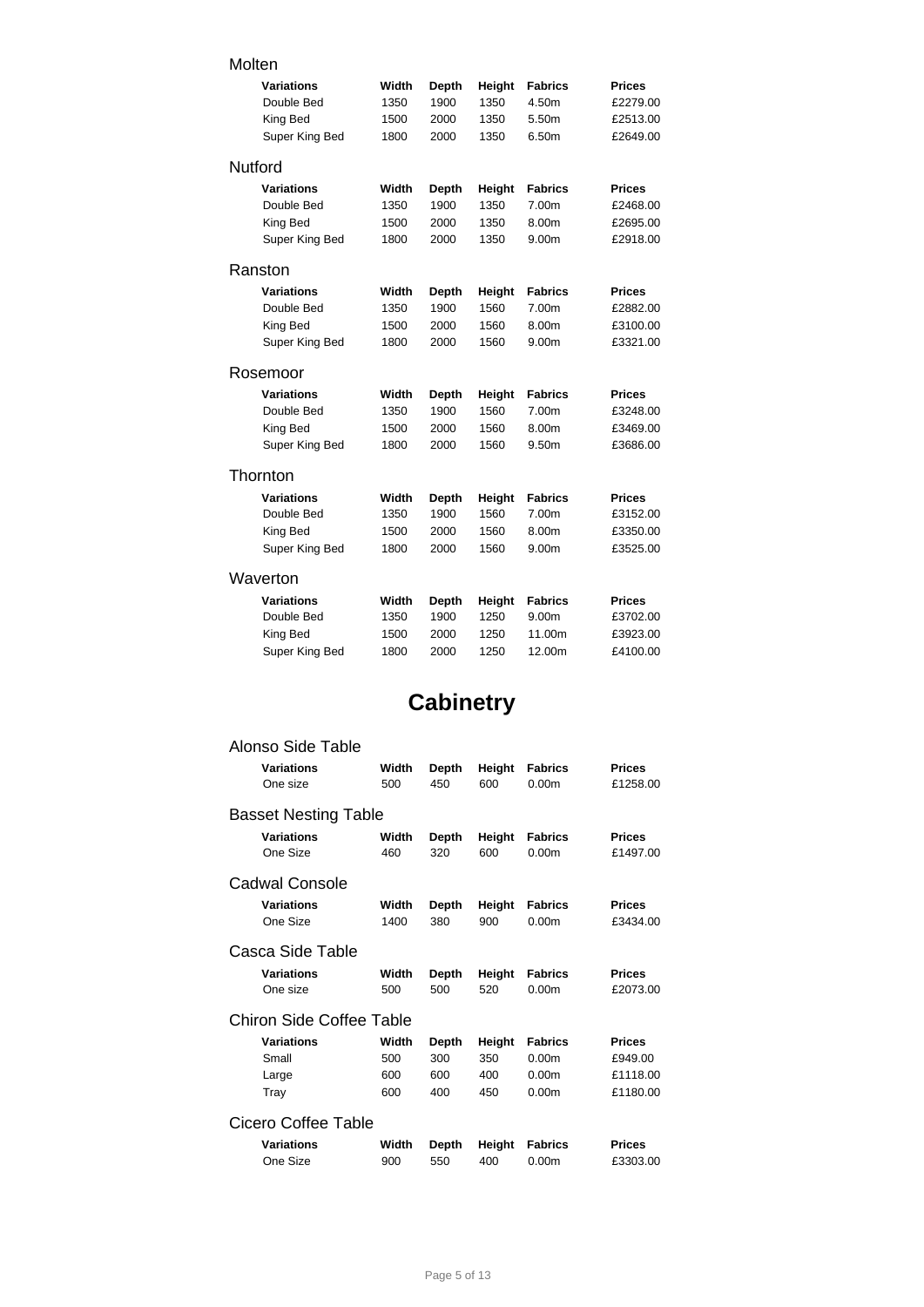| <b>Fidele Side Table</b>           |       |              |        |                   |               |
|------------------------------------|-------|--------------|--------|-------------------|---------------|
| Variations                         | Width | Depth        | Height | <b>Fabrics</b>    | <b>Prices</b> |
| One Size                           |       | 400          | 550    | 0.00 <sub>m</sub> | £2662.00      |
| <b>Fortinbras Cabinet</b>          |       |              |        |                   |               |
| <b>Variations</b>                  | Width | Depth        | Height | <b>Fabrics</b>    | <b>Prices</b> |
| One size                           | 1300  | 500          | 1000   | 0.00 <sub>m</sub> | £3060.00      |
| <b>Gadshill Side Table</b>         |       |              |        |                   |               |
| Variations                         | Width | <b>Depth</b> | Height | <b>Fabrics</b>    | <b>Prices</b> |
| One size                           | 550   | 500          | 560    | 0.00 <sub>m</sub> | £1046.00      |
| Gower Side Table                   |       |              |        |                   |               |
| Variations                         | Width | <b>Depth</b> | Height | <b>Fabrics</b>    | <b>Prices</b> |
| One Size                           | 600   | 600          | 400    | 0.00 <sub>m</sub> | £1872.00      |
| Iras Chest                         |       |              |        |                   |               |
| Variations                         | Width | Depth        | Height | <b>Fabrics</b>    | <b>Prices</b> |
| One size                           | 1300  | 500          | 1000   | 0.00 <sub>m</sub> | £3310.00      |
| <b>Iris Coffee Table</b>           |       |              |        |                   |               |
| Variations                         | Width | Depth        | Height | <b>Fabrics</b>    | <b>Prices</b> |
| One size                           | 1250  | 700          | 400    | 0.00 <sub>m</sub> | £2323.00      |
| Jourdain Cabinet                   |       |              |        |                   |               |
| Variations                         | Width | Depth        | Height | <b>Fabrics</b>    | <b>Prices</b> |
| One size                           | 500   | 500          | 550    | 0.00 <sub>m</sub> | £1785.00      |
| Keepdown Side Table                |       |              |        |                   |               |
| <b>Variations</b>                  | Width | Depth        | Height | <b>Fabrics</b>    | <b>Prices</b> |
| One size                           | 710   | 510          | 710    | 0.00 <sub>m</sub> | £1670.00      |
| Kelso Coffee Table                 |       |              |        |                   |               |
| Variations                         | Width | <b>Depth</b> | Height | <b>Fabrics</b>    | <b>Prices</b> |
| One Size                           | 800   |              | 440    | 0.00 <sub>m</sub> | £3639.00      |
| Lago Side Table                    |       |              |        |                   |               |
| Variations                         | Width | <b>Depth</b> | Height | <b>Fabrics</b>    | <b>Prices</b> |
| One Size                           |       | 400          | 550    | 0.00 <sub>m</sub> | £2295.00      |
| Perdita Side Table                 |       |              |        |                   |               |
| Variations                         | Width | Depth        | Height | <b>Fabrics</b>    | <b>Prices</b> |
| One size                           | 500   | 420          | 600    | 0.00 <sub>m</sub> | £2246.00      |
| <b>Rebek Occasional Side Table</b> |       |              |        |                   |               |
| <b>Variations</b>                  | Width | Depth        | Height | <b>Fabrics</b>    | <b>Prices</b> |
| One size                           | 600   | 450          | 550    | 0.00 <sub>m</sub> | £1387.00      |
| Seacoal Side Table                 |       |              |        |                   |               |
| Variations                         | Width | <b>Depth</b> | Height | <b>Fabrics</b>    | <b>Prices</b> |
| One size                           | 500   | 450          | 540    | 0.00 <sub>m</sub> | £1334.00      |
| <b>Seemist Side Table</b>          |       |              |        |                   |               |
| Variations                         | Width | Depth        | Height | <b>Fabrics</b>    | <b>Prices</b> |
| One size                           | 500   | 450          | 540    | 0.00 <sub>m</sub> | £1468.00      |
| Vernon                             |       |              |        |                   |               |
| Variations                         | Width | <b>Depth</b> | Height | <b>Fabrics</b>    | <b>Prices</b> |
| One size                           | 500   | 480          | 500    | 0.00 <sub>m</sub> | £2266.00      |

## **Daybeds**

### Bell

| <b>Variations</b> | Width |      |     | Depth Height Fabrics | <b>Prices</b> |
|-------------------|-------|------|-----|----------------------|---------------|
| One size          | 1500  | 460. | 650 | 8.00m                | £2010.00      |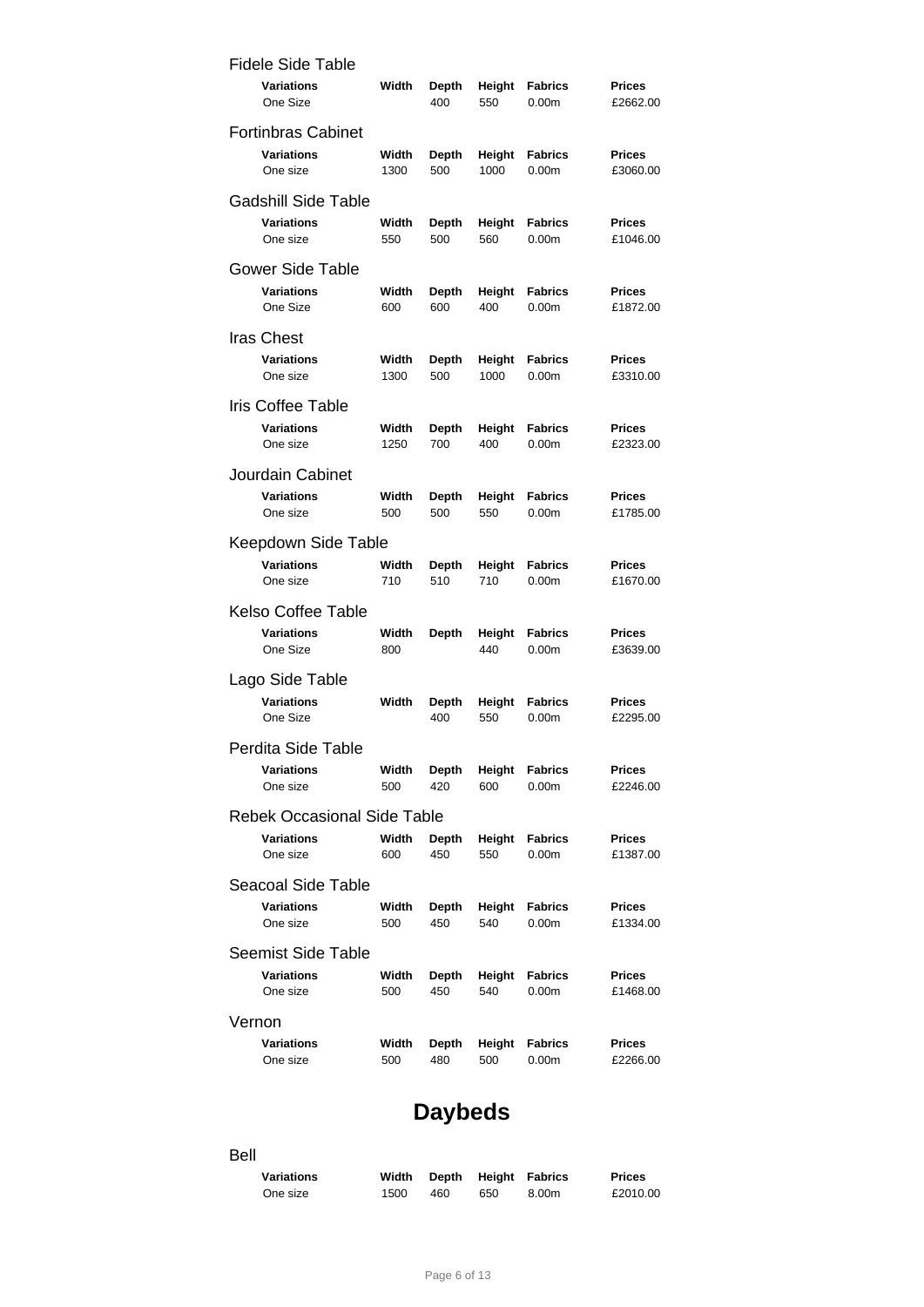| Callcott          |       |       |        |                |               |
|-------------------|-------|-------|--------|----------------|---------------|
| <b>Variations</b> | Width | Depth | Height | <b>Fabrics</b> | <b>Prices</b> |
| One Size          | 1700  | 850   | 750    | 10.00m         | £2239.00      |
| Lisson            |       |       |        |                |               |
| <b>Variations</b> | Width | Depth | Height | <b>Fabrics</b> | <b>Prices</b> |
| One size          | 1860  | 900   | 810    | 10.00m         | £2653.00      |
| Warwick           |       |       |        |                |               |
| <b>Variations</b> | Width | Depth | Height | <b>Fabrics</b> | <b>Prices</b> |
| One size          | 1510  | 810   | 730    | 6.00m          | £1850.00      |

# **Dining Chairs**

| Adela         |                      |       |              |        |                   |               |
|---------------|----------------------|-------|--------------|--------|-------------------|---------------|
|               | <b>Variations</b>    | Width | Depth        | Height | <b>Fabrics</b>    | <b>Prices</b> |
|               | One Size             | 500   | 590          | 900    | 1.50m             | £1002.00      |
| Alma          |                      |       |              |        |                   |               |
|               | <b>Variations</b>    | Width | <b>Depth</b> | Height | <b>Fabrics</b>    | <b>Prices</b> |
|               | One Size             | 555   | 600          | 885    | 2.00m             | £1223.00      |
| Alsen         |                      |       |              |        |                   |               |
|               | <b>Variations</b>    | Width | Depth        | Height | <b>Fabrics</b>    | <b>Prices</b> |
|               | One Size             | 580   | 620          | 780    | 1.00m             | £1272.00      |
| Arden         |                      |       |              |        |                   |               |
|               | <b>Variations</b>    | Width | <b>Depth</b> | Height | <b>Fabrics</b>    | <b>Prices</b> |
|               | One Size             | 550   | 630          | 820    | 1.50m             | £1091.00      |
| <b>Balin</b>  |                      |       |              |        |                   |               |
|               | <b>Variations</b>    | Width | Depth        | Height | <b>Fabrics</b>    | <b>Prices</b> |
|               | One Size             | 535   | 515          | 770    | 0.50 <sub>m</sub> | £1136.00      |
| <b>Barlow</b> |                      |       |              |        |                   |               |
|               | <b>Variations</b>    | Width | Depth        | Height | <b>Fabrics</b>    | <b>Prices</b> |
|               | One Size             | 550   | 575          | 840    | 3.00m             | £1056.00      |
| <b>Batley</b> |                      |       |              |        |                   |               |
|               | <b>Variations</b>    | Width | <b>Depth</b> | Height | <b>Fabrics</b>    | <b>Prices</b> |
|               | One Size             | 510   | 550          | 850    | 3.00m             | £904.00       |
|               | <b>Biondello</b>     |       |              |        |                   |               |
|               | <b>Variations</b>    | Width | Depth        | Height | <b>Fabrics</b>    | Prices        |
|               | One size             | 560   | 540          | 790    | 2.00m             | £941.00       |
| <b>Bolton</b> |                      |       |              |        |                   |               |
|               | <b>Variations</b>    | Width | Depth        | Height | <b>Fabrics</b>    | <b>Prices</b> |
|               | One size             | 490   | 560          | 970    | 3.00m             | £905.00       |
|               | Bonham               |       |              |        |                   |               |
|               | <b>Variations</b>    | Width | Depth        | Height | Fabrics           | Prices        |
|               | One size             | 500   | 600          | 910    | 2.00m             | £764.00       |
|               | <b>Bonham Carver</b> |       |              |        |                   |               |
|               | <b>Variations</b>    | Width | Depth        | Height | <b>Fabrics</b>    | <b>Prices</b> |
|               | One size             | 580   | 610          | 910    | 3.00 <sub>m</sub> | £933.00       |
|               | <b>Bourdon</b>       |       |              |        |                   |               |
|               | <b>Variations</b>    | Width | Depth        | Height | <b>Fabrics</b>    | <b>Prices</b> |
|               | One size             | 570   | 620          | 970    | 3.00m             | £1127.00      |
| <b>Boyet</b>  |                      |       |              |        |                   |               |
|               | <b>Variations</b>    | Width | <b>Depth</b> | Height | <b>Fabrics</b>    | <b>Prices</b> |
|               | One size             | 535   | 560          | 760    | 1.50m             | £917.00       |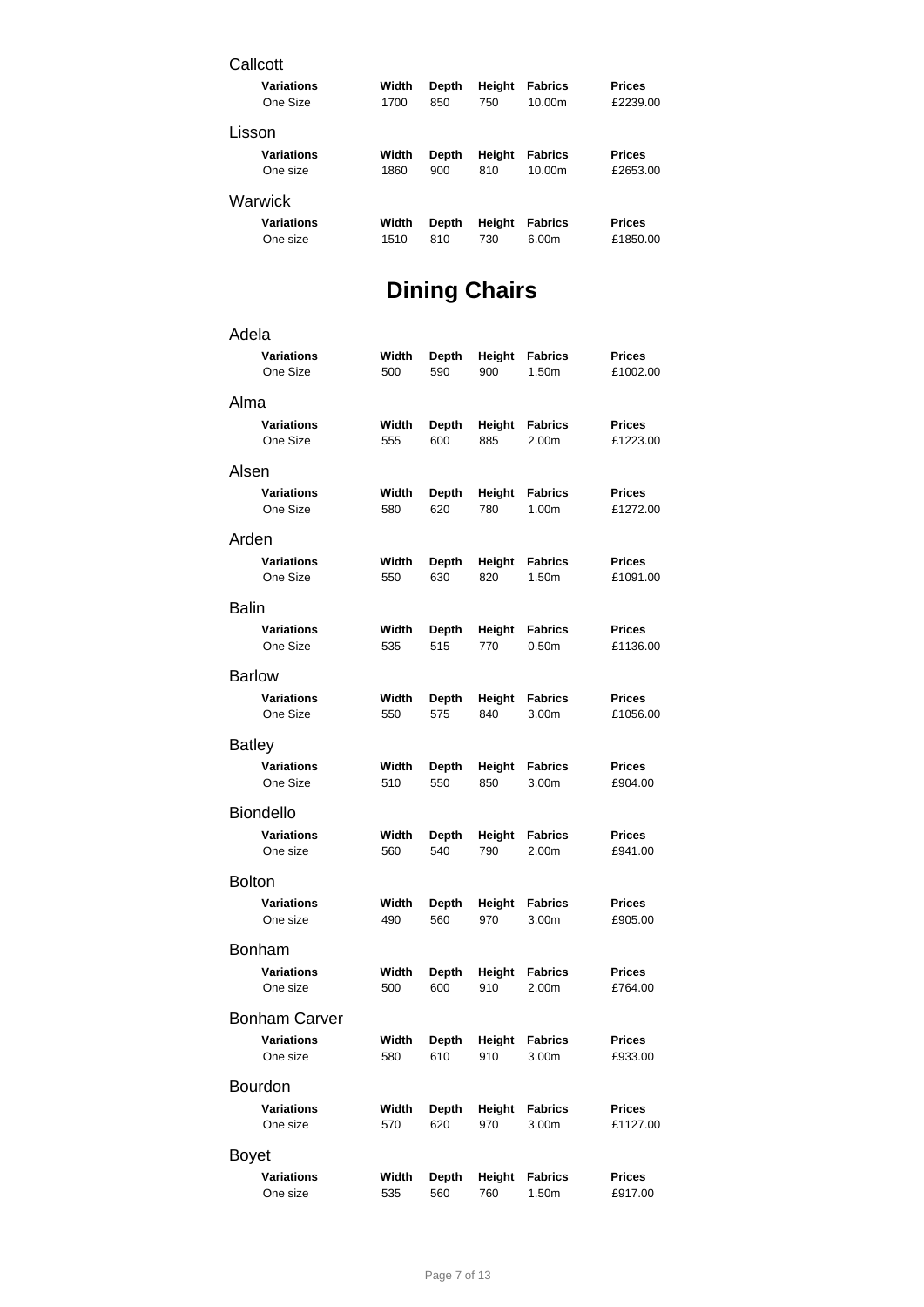| <b>Bruton</b> |                               |               |                     |               |                                     |                           |
|---------------|-------------------------------|---------------|---------------------|---------------|-------------------------------------|---------------------------|
|               | <b>Variations</b><br>One size | Width<br>470  | <b>Depth</b><br>570 | Height<br>830 | <b>Fabrics</b><br>1.50m             | <b>Prices</b><br>£756.00  |
|               | <b>Bruton Bench</b>           |               |                     |               |                                     |                           |
|               | <b>Variations</b><br>One size | Width<br>1790 | <b>Depth</b><br>570 | Height<br>830 | <b>Fabrics</b><br>5.00m             | <b>Prices</b><br>£1432.00 |
|               | <b>Bruton Carver</b>          |               |                     |               |                                     |                           |
|               | <b>Variations</b><br>One size | Width<br>610  | Depth<br>570        | Height<br>830 | <b>Fabrics</b><br>3.00m             | <b>Prices</b><br>£930.00  |
| Callow        |                               |               |                     |               |                                     |                           |
|               | <b>Variations</b><br>One Size | Width<br>555  | Depth<br>595        | Height<br>850 | Fabrics<br>2.00m                    | <b>Prices</b><br>£1504.00 |
| Caxton        |                               |               |                     |               |                                     |                           |
|               | <b>Variations</b><br>One size | Width<br>570  | Depth<br>550        | Height<br>860 | <b>Fabrics</b><br>3.00m             | <b>Prices</b><br>£987.00  |
|               | Claverton                     |               |                     |               |                                     |                           |
|               | <b>Variations</b>             | Width         | <b>Depth</b>        | Height        | <b>Fabrics</b>                      | <b>Prices</b>             |
|               | Without sabots<br>With sabots | 570<br>570    | 620<br>620          | 970<br>970    | 2.50m<br>2.50m                      | £898.00<br>£1046.00       |
|               |                               |               |                     |               |                                     |                           |
|               | <b>Claverton Carver</b>       |               |                     |               |                                     |                           |
|               | <b>Variations</b>             | Width         | Depth               | Height        | <b>Fabrics</b>                      | <b>Prices</b>             |
|               | Without sabots<br>With sabots | 570<br>570    | 620<br>620          | 970<br>970    | 2.50m<br>2.50m                      | £1102.00<br>£1285.00      |
|               |                               |               |                     |               |                                     |                           |
| Clifton       |                               |               |                     |               |                                     |                           |
|               | Variations<br>One size        | Width<br>490  | Depth<br>560        | Height<br>820 | <b>Fabrics</b><br>1.50m             | <b>Prices</b><br>£775.00  |
|               | <b>Clifton Bench</b>          |               |                     |               |                                     |                           |
|               | <b>Variations</b><br>One size | Width<br>1300 | Depth<br>560        | Height<br>820 | Fabrics<br>3.00m                    | <b>Prices</b><br>£1562.00 |
|               | Culross                       |               |                     |               |                                     |                           |
|               | <b>Variations</b><br>One size | Width<br>490  | <b>Depth</b><br>560 | Height<br>830 | <b>Fabrics</b><br>1.50m             | <b>Prices</b><br>£775.00  |
| Curzon        |                               |               |                     |               |                                     |                           |
|               | <b>Variations</b><br>One Size | Width<br>550  | Depth<br>610        | Height<br>860 | <b>Fabrics</b><br>3.00m             | <b>Prices</b><br>£1432.00 |
|               | Dauphin                       |               |                     |               |                                     |                           |
|               | <b>Variations</b><br>One Size | Width<br>650  | Depth<br>550        | Height<br>750 | <b>Fabrics</b><br>0.50 <sub>m</sub> | <b>Prices</b><br>£1025.00 |
| Dion          |                               |               |                     |               |                                     |                           |
|               | <b>Variations</b>             | Width         | Depth               | Height        | <b>Fabrics</b>                      | <b>Prices</b>             |
|               | One size                      | 540           | 460                 | 790           | 1.00 <sub>m</sub>                   | £936.00                   |
|               | DUCAL                         |               |                     |               |                                     |                           |
|               | <b>Variations</b><br>one size | Width<br>470  | Depth<br>515        | Height<br>780 | <b>Fabrics</b><br>2.00m             | <b>Prices</b><br>£1229.00 |
| Fabien        |                               |               |                     |               |                                     |                           |
|               | <b>Variations</b>             | Width         | Depth               | Height        | <b>Fabrics</b>                      | <b>Prices</b>             |
|               | One size                      | 460           | 490                 | 800           | 1.00m                               | £822.00                   |
| Gatling       |                               |               |                     |               |                                     |                           |
|               | <b>Variations</b>             | Width         | <b>Depth</b>        | Height        | <b>Fabrics</b>                      | <b>Prices</b>             |
|               | One Size                      | 570           | 590                 | 840           | 0.50 <sub>m</sub>                   | £871.00                   |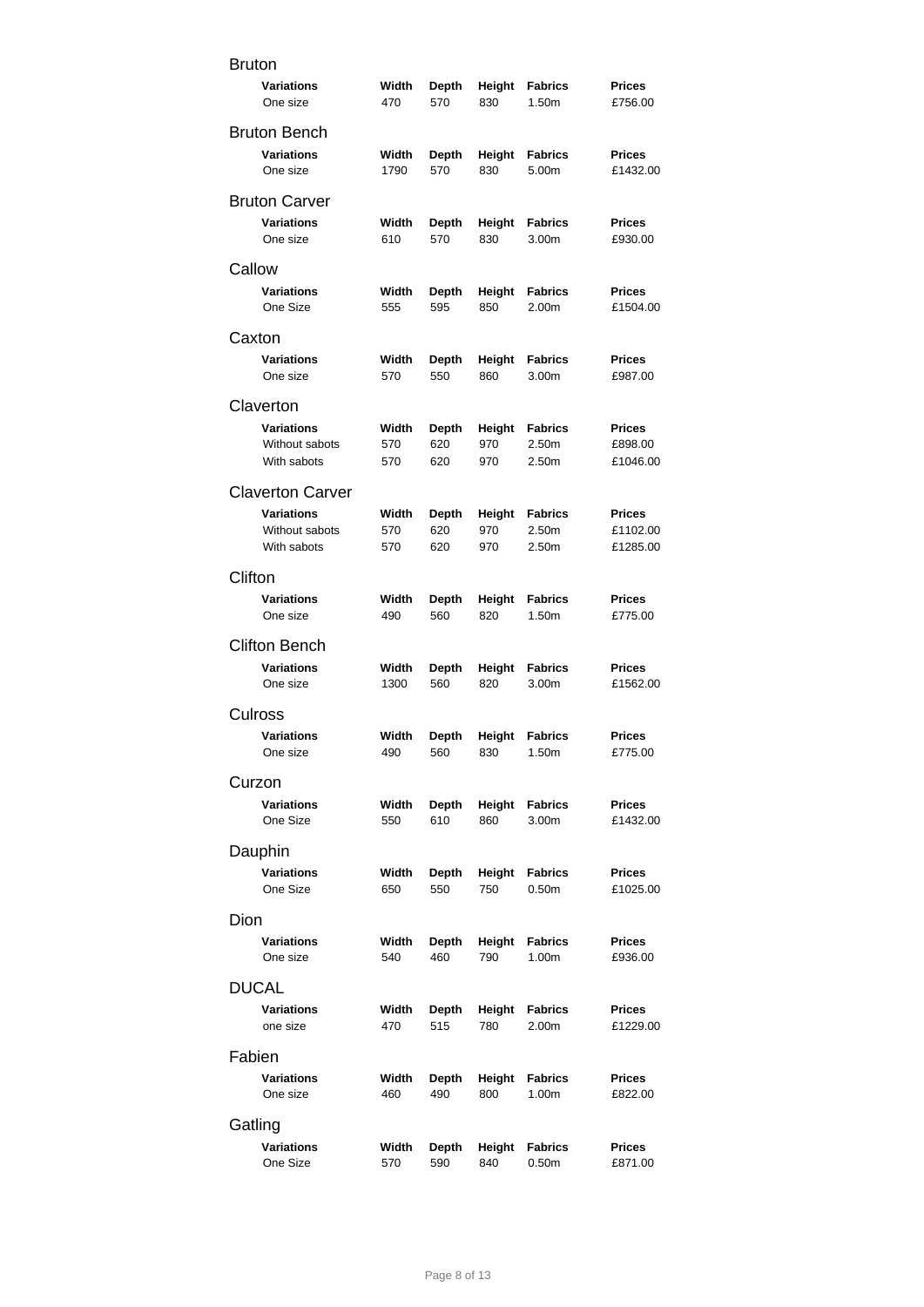| Harewood             |       |              |        |                |               |  |  |
|----------------------|-------|--------------|--------|----------------|---------------|--|--|
| Variations           | Width | Depth        | Height | <b>Fabrics</b> | <b>Prices</b> |  |  |
| One size             | 560   | 600          | 840    | 3.00m          | £1048.00      |  |  |
| Howick               |       |              |        |                |               |  |  |
| Variations           | Width | <b>Depth</b> | Height | <b>Fabrics</b> | <b>Prices</b> |  |  |
| One size             | 550   | 550          | 810    | 3.00m          | £1021.00      |  |  |
| Kenrick              |       |              |        |                |               |  |  |
| <b>Variations</b>    | Width | Depth        | Height | <b>Fabrics</b> | Prices        |  |  |
| One size             | 500   | 540          | 810    | 1.50m          | £1223.00      |  |  |
| Lexington            |       |              |        |                |               |  |  |
| <b>Variations</b>    | Width | Depth        | Height | <b>Fabrics</b> | <b>Prices</b> |  |  |
| One size             | 540   | 550          | 810    | 3.00m          | £849.00       |  |  |
| Limoges              |       |              |        |                |               |  |  |
| Variations           | Width | Depth        | Height | <b>Fabrics</b> | <b>Prices</b> |  |  |
| One size             | 520   | 540          | 800    | 1.50m          | £1006.00      |  |  |
| <b>Morton Chair</b>  |       |              |        |                |               |  |  |
| <b>Variations</b>    | Width | Depth        | Height | Fabrics        | Prices        |  |  |
| One Size             | 480   | 540          | 820    | 1.00m          | £1000.00      |  |  |
| <b>Nestor Chair</b>  |       |              |        |                |               |  |  |
| <b>Variations</b>    | Width | Depth        | Height | <b>Fabrics</b> | <b>Prices</b> |  |  |
| One size             | 590   | 570          | 760    | 1.00m          | £983.00       |  |  |
| Orton                |       |              |        |                |               |  |  |
| Variations           | Width | Depth        | Height | Fabrics        | Prices        |  |  |
| One Size             | 495   | 540          | 810    | 2.00m          | £1296.00      |  |  |
| Sedley               |       |              |        |                |               |  |  |
| <b>Variations</b>    | Width | Depth        | Height | Fabrics        | Prices        |  |  |
| One Size             | 590   | 610          | 830    | 2.50m          | £1114.00      |  |  |
| Selwood Dining Bench |       |              |        |                |               |  |  |
| <b>Variations</b>    | Width | Depth        | Height | Fabrics        | Prices        |  |  |
| One Size             | 1500  | 620          | 860    | 8.00m          | £2323.00      |  |  |
| Selwood Dining Chair |       |              |        |                |               |  |  |
| Variations           | Width | Depth        | Height | <b>Fabrics</b> | Prices        |  |  |
| One Size             | 500   | 600          | 860    | 3.00m          | £1204.00      |  |  |
| Tufton               |       |              |        |                |               |  |  |
| <b>Variations</b>    | Width | Depth        | Height | <b>Fabrics</b> | <b>Prices</b> |  |  |
| One size             | 500   | 560          | 1010   | 3.00m          | £1038.00      |  |  |
| <b>Ventry Carver</b> |       |              |        |                |               |  |  |
| Variations           | Width | Depth        | Height | <b>Fabrics</b> | <b>Prices</b> |  |  |
| One Size             | 520   | 590          | 820    | 3.00m          | £1261.00      |  |  |
| Wilton               |       |              |        |                |               |  |  |
| Variations           | Width | <b>Depth</b> | Height | <b>Fabrics</b> | Prices        |  |  |
| One size             | 520   | 560          | 1010   | 3.00m          | £917.00       |  |  |

### **Mattresses**

### CS Premium

| Variations     | Width | <b>Depth</b> | Heiaht | Fabrics           | <b>Prices</b> |
|----------------|-------|--------------|--------|-------------------|---------------|
| Double         | 1350  | 1900         |        | 0.00 <sub>m</sub> | £4708.00      |
| Kinasize       | 1500  | 2000         |        | 0.00 <sub>m</sub> | £5555.00      |
| Super Kingsize | 1800  | 2000         |        | 0.00 <sub>m</sub> | £6404.00      |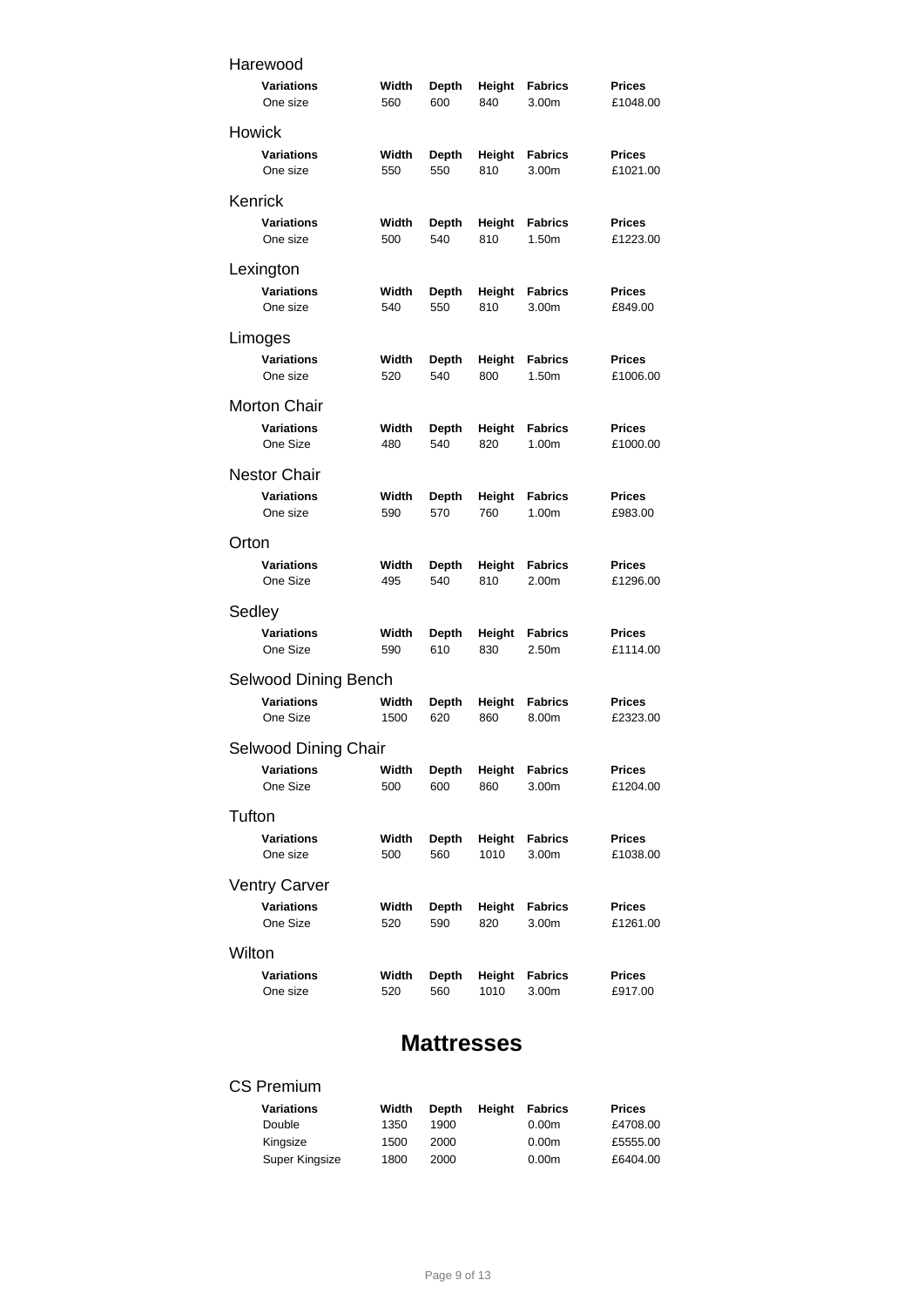### Luxury

| <b>Variations</b> | Width | <b>Depth</b> | Height | <b>Fabrics</b>    | <b>Prices</b> |
|-------------------|-------|--------------|--------|-------------------|---------------|
| Double            | 1350  | 1900         |        | 0.00 <sub>m</sub> | £3331.00      |
| Kingsize          | 1500  | 2000         |        | 0.00 <sub>m</sub> | £3931.00      |
| Super Kingsize    | 1800  | 2000         |        | 0.00 <sub>m</sub> | £4534.00      |
| Standard          |       |              |        |                   |               |
| <b>Variations</b> | Width | Depth        | Height | <b>Fabrics</b>    | <b>Prices</b> |

| vanauvus       | wuuu |      | <b>DEDIII NEIGHII FADIIUS</b> |                   | гнсеэ    |
|----------------|------|------|-------------------------------|-------------------|----------|
| Double         | 1350 | 1900 |                               | 0.00m             | £1973.00 |
| Kingsize       | 1500 | 2000 |                               | 0.00 <sub>m</sub> | £2330.00 |
| Super Kingsize | 1800 | 2000 |                               | 0.00 <sub>m</sub> | £2686.00 |

## **Sofas**

### Berwick

| <b>Variations</b> | Width | Depth        | Height | <b>Fabrics</b> | <b>Prices</b> |
|-------------------|-------|--------------|--------|----------------|---------------|
| 2 Seat            | 1720  | 830          | 860    | 14.00m         | £2943.00      |
| 2.5 Seat          | 2020  | 830          | 860    | 16.00m         | £3487.00      |
| 3 Seat            | 2320  | 830          | 860    | 18.00m         | £4029.00      |
| Burwood           |       |              |        |                |               |
|                   |       |              |        |                |               |
| <b>Variations</b> | Width | <b>Depth</b> | Height | <b>Fabrics</b> | <b>Prices</b> |
| 2 Seat            | 1720  | 830          | 860    | 14.00m         | £2526.00      |
| 2.5 Seat          | 2020  | 830          | 860    | 16.00m         | £2771.00      |
| 3 Seat            | 2320  | 830          | 860    | 18.00m         | £3048.00      |
| Cadogan           |       |              |        |                |               |
| <b>Variations</b> | Width | <b>Depth</b> | Height | <b>Fabrics</b> | <b>Prices</b> |
| 2 Seat            | 1740  | 930          | 850    | 14.00m         | £3268.00      |
| 2.5 Seat          | 2040  | 930          | 850    | 16.00m         | £3759.00      |
| 3 Seat            | 2340  | 930          | 850    | 18.00m         | £4209.00      |
|                   |       |              |        |                |               |
| Clabon            |       |              |        |                |               |
| <b>Variations</b> | Width | <b>Depth</b> | Height | <b>Fabrics</b> | Prices        |
| 2 Seat            | 1250  | 800          | 825    | 10.00m         | £2332.00      |
| 2.5 Seat          | 1485  | 800          | 825    | 12.00m         | £2564.00      |
| 3 Seat            | 1600  | 800          | 825    | 14.00m         | £2946.00      |
| Crawford          |       |              |        |                |               |
| <b>Variations</b> | Width | <b>Depth</b> | Height | <b>Fabrics</b> | Prices        |
| 2 Seat            | 1720  | 830          | 860    | 12.00m         | £2293.00      |
| 2.5 Seat          | 2020  | 830          | 860    | 14.00m         | £2521.00      |
| 3 Seat            | 2320  | 830          | 860    | 16.00m         | £2772.00      |
| Denbeigh          |       |              |        |                |               |
| <b>Variations</b> | Width | <b>Depth</b> | Height | <b>Fabrics</b> | <b>Prices</b> |
| 2 Seat            | 1850  | 860          | 860    | 12.00m         | £2775.00      |
| 2.5 Seat          | 2150  | 860          | 860    | 14.00m         | £3007.00      |
| 3 Seat            | 2450  | 860          | 860    | 16.00m         | £3217.00      |
|                   |       |              |        |                |               |
| Dorset            |       |              |        |                |               |
| <b>Variations</b> | Width | <b>Depth</b> | Height | <b>Fabrics</b> | Prices        |
| 2 Seat            | 1780  | 940          | 790    | 12.00m         | £2489.00      |
| 2.5 Seat          | 2080  | 940          | 790    | 14.00m         | £2736.00      |
| 3 Seat            | 2330  | 940          | 790    | 16.00m         | £2984.00      |
| Dunworth          |       |              |        |                |               |
| <b>Variations</b> | Width | Depth        | Height | <b>Fabrics</b> | <b>Prices</b> |
| 2 seat            | 1900  | 900          | 750    | 14.00m         | £4017.00      |
| 2.5 Seat          | 2200  | 900          | 750    | 16.00m         | £4293.00      |
| 3 Seat            | 2500  | 900          | 750    | 18.00m         | £4676.00      |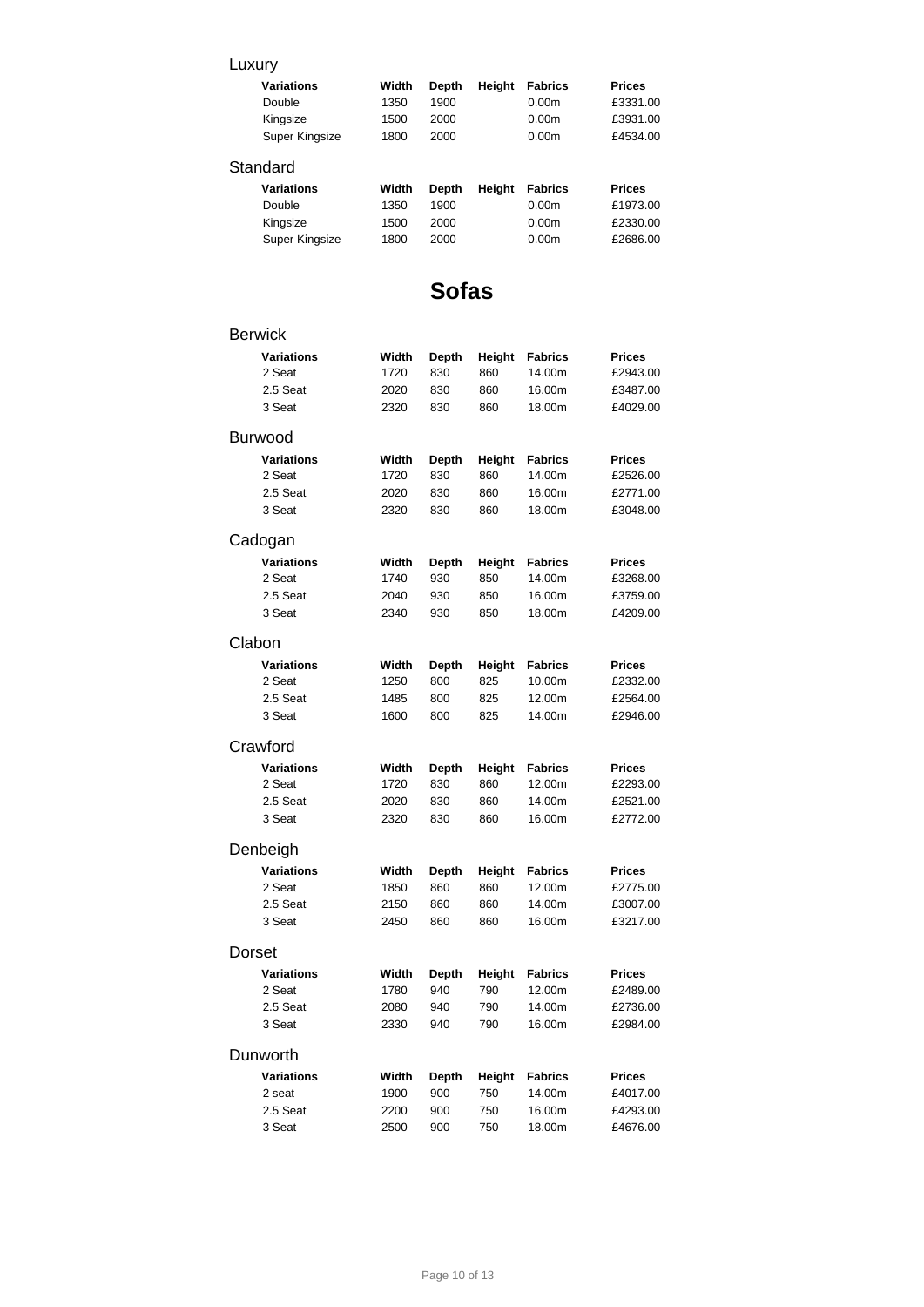| Elystan                               |       |              |             |                          |               |
|---------------------------------------|-------|--------------|-------------|--------------------------|---------------|
| <b>Variations</b>                     | Width | <b>Depth</b> | Height      | <b>Fabrics</b>           | Prices        |
| 2 Seat                                | 1790  | 900          | 700         | 12.00m                   | £2594.00      |
| 2.5 Seat                              | 2090  | 900          | 700         | 14.00m                   | £3052.00      |
| 3 Seat                                | 2390  | 900          | 700         | 16.00m                   | £3418.00      |
| Gilston                               |       |              |             |                          |               |
| <b>Variations</b>                     | Width | <b>Depth</b> | Height      | <b>Fabrics</b>           | Prices        |
| 2 Seat                                | 1770  | 930          | 700         | 14.00m                   | £2950.00      |
| 2.5 Seat                              | 2070  | 930          | 700         | 16.00m                   | £3244.00      |
| 3 Seat                                | 2370  | 930          | 700         | 18.00m                   | £3567.00      |
| Harrowby                              |       |              |             |                          |               |
| <b>Variations</b>                     | Width | <b>Depth</b> | Height      | <b>Fabrics</b>           | Prices        |
| 2 Seat                                | 1880  | 1000         | 750         | 14.00m                   | £2326.00      |
| 2.5 Seat                              | 2200  | 1000         | 750         | 16.00m                   | £2560.00      |
| 3 Seat                                | 2580  | 1000         | 750         | 17.00m                   | £2817.00      |
| Hasker                                |       |              |             |                          |               |
| <b>Variations</b>                     | Width | Depth        | Height      | <b>Fabrics</b>           | Prices        |
| 2 Seat                                | 1960  | 900          | 700         | 14.00m                   | £4296.00      |
| 2.5 Seat                              | 2340  | 900          | 700         | 16.00m                   | £4810.00      |
| 3 Seat                                | 2720  | 900          | 700         | 20.00m                   | £5389.00      |
| Hatton                                |       |              |             |                          |               |
| <b>Variations</b>                     | Width | <b>Depth</b> | Height      | <b>Fabrics</b>           | <b>Prices</b> |
| 2 Seat                                | 1860  | 950          | 800         | 14.00m                   | £3268.00      |
| 2.5 Seat                              | 2150  | 950          | 800         | 16.00m                   | £3593.00      |
| 3 Seat                                | 2450  | 950          | 800         | 18.00m                   | £3870.00      |
| Kenley                                |       |              |             |                          |               |
| <b>Variations</b>                     | Width | <b>Depth</b> | Height      | <b>Fabrics</b>           | Prices        |
| 2 Seat                                | 2000  | 800          | 750         | 10.00m                   | £3984.00      |
| 2.5 Seat                              | 2200  | 800          | 750         | 11.00m                   | £4553.00      |
| 3 Seat                                | 2400  | 800          | 750         | 12.00m                   | £5174.00      |
| Locke                                 |       |              |             |                          |               |
| Variations                            | Width | <b>Depth</b> | Height      | <b>Fabrics</b>           | <b>Prices</b> |
| One Size                              | 2000  | 1300         | 750         | 12.00m                   | £2957.00      |
| Lyall                                 |       |              |             |                          |               |
| <b>Variations</b>                     | Width | <b>Depth</b> | Height      | <b>Fabrics</b>           | <b>Prices</b> |
| 2 Seat                                | 1910  | 1000         | 760         | 14.00m                   | £2339.00      |
| 2.5 Seat                              | 2210  | 1000         | 760         | 15.00m                   | £2572.00      |
| 3 Seat                                | 2510  | 1000         | 760         | 17.00m                   | £2829.00      |
| Lyall Modular Sofa                    |       |              |             |                          |               |
| <b>Variations</b>                     |       | Width        | Depth       | Height<br><b>Fabrics</b> | <b>Prices</b> |
| Modular Sofa - Left arm, closed       |       | 1700         | 1000<br>760 | 24.00m                   | £4561.00      |
| Modular Sofa - Right arm, closed 1700 |       |              | 1000<br>760 | 24.00m                   | £4561.00      |
| Melton                                |       |              |             |                          |               |
| <b>Variations</b>                     | Width | Depth        | Height      | <b>Fabrics</b>           | Prices        |
| 2 Seat                                | 1780  | 940          | 700         | 14.00m                   | £2856.00      |
| 2.5 Seat                              | 2080  | 940          | 700         | 16.00m                   | £3142.00      |
| 3 Seat                                | 2380  | 940          | 700         | 18.00m                   | £3455.00      |
| Netherton                             |       |              |             |                          |               |
| Variations                            | Width | <b>Depth</b> | Height      | <b>Fabrics</b>           | Prices        |
| 2 Seat                                | 1800  | 900          | 850         | 14.00m                   | £2998.00      |
|                                       |       |              |             |                          |               |

#### 2.5 Seat 2100 900 870 16.00m £3192.00 3 Seat 2400 900 890 18.00m £3401.00 Onslow **Variations Width Depth Height Fabrics Prices** 2000 930 770 14.00m £2533.00 2.5 Seat 2200 930 770 16.00m £2787.00 3 Seat 2500 930 770 17.00m £3065.00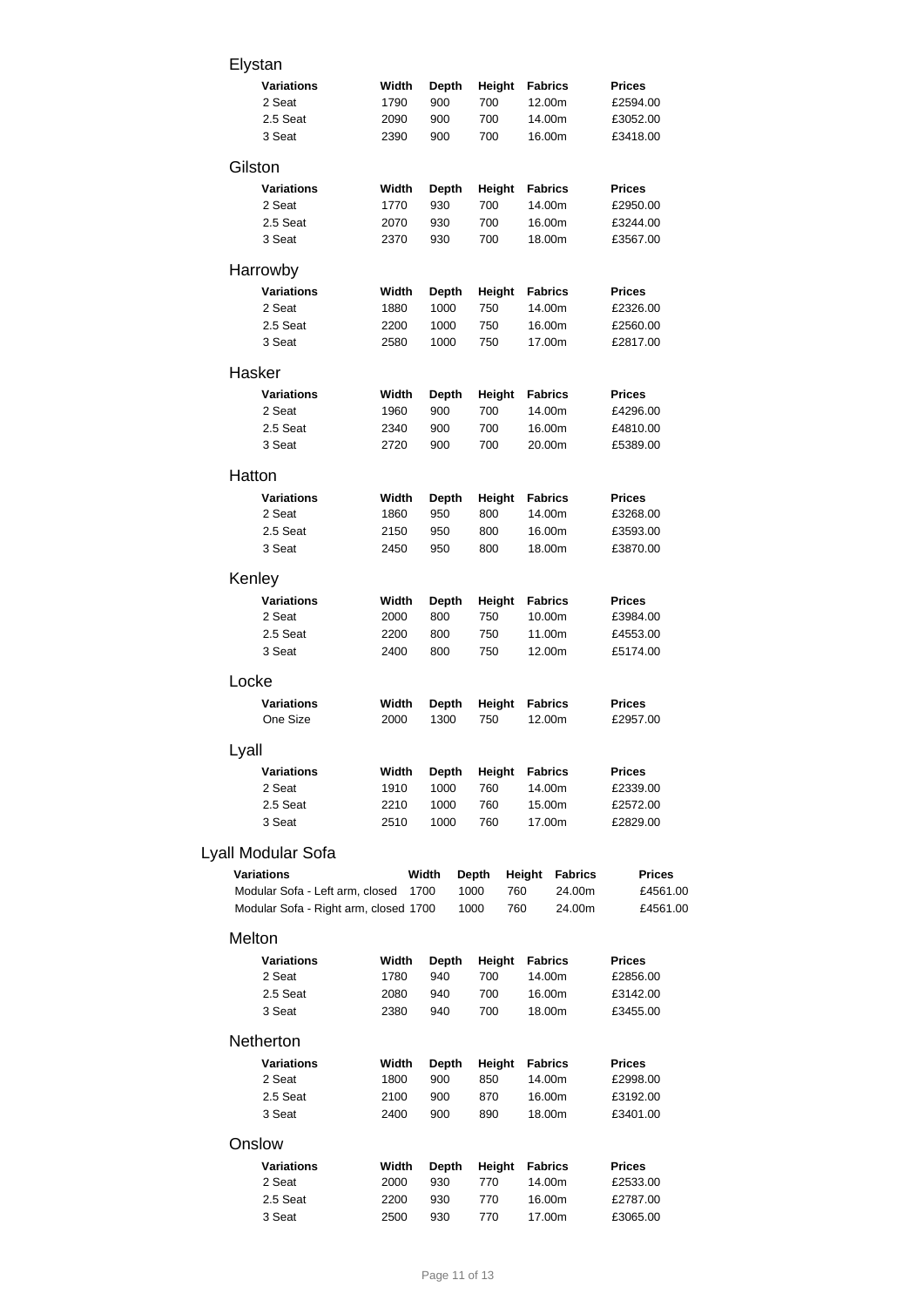### Savile

| <b>Variations</b> | Width | Depth | Height | <b>Fabrics</b> | <b>Prices</b> |
|-------------------|-------|-------|--------|----------------|---------------|
| 2 Seat            | 1900  | 870   | 850    | 12.00m         | £2943.00      |
| 2.5 Seat          | 2100  | 870   | 850    | 14.00m         | £3286.00      |
| 3 Seat            | 2400  | 870   | 850    | 16.00m         | £3688.00      |
| Westbourne        |       |       |        |                |               |
| <b>Variations</b> | Width | Depth | Height | <b>Fabrics</b> | <b>Prices</b> |
| 2 Seat            | 1500  | 730   | 740    | 12.00m         | £2258.00      |
| 2.5 Seat          | 1800  | 730   | 740    | 14.00m         | £2572.00      |
| 3 Seat            | 2100  | 730   | 740    | 16.00m         | £2916.00      |

## **Stools & Ottomans**

| Ayrton            |       |              |        |                   |               |
|-------------------|-------|--------------|--------|-------------------|---------------|
| Variations        | Width | <b>Depth</b> | Height | <b>Fabrics</b>    | <b>Prices</b> |
| Small             | 500   | 500          | 460    | 3.50m             | £887.00       |
| Medium            | 650   | 650          | 460    | 4.50m             | £1231.00      |
| Large             | 900   | 900          | 460    | 6.00m             | £1499.00      |
| Chiltern          |       |              |        |                   |               |
| Variations        | Width | Depth        | Height | <b>Fabrics</b>    | <b>Prices</b> |
| Small             | 1020  | 410          | 600    | 2.00m             | £1385.00      |
| Medium            | 1220  | 410          | 600    | 2.50m             | £1539.00      |
| Large             | 1420  | 410          | 600    | 3.00m             | £1740.00      |
| Cosway            |       |              |        |                   |               |
| <b>Variations</b> | Width | Depth        | Height | <b>Fabrics</b>    | <b>Prices</b> |
| Small             | 440   | 440          | 450    | 1.50m             | £475.00       |
| Medium            | 540   | 540          | 450    | 1.50m             | £532.00       |
| Large             | 640   | 640          | 450    | 2.00m             | £590.00       |
| Cumberland        |       |              |        |                   |               |
| Variations        | Width | Depth        | Height | <b>Fabrics</b>    | <b>Prices</b> |
| one size          | 1200  | 400          | 450    | 2.00m             | £968.00       |
| Eldon             |       |              |        |                   |               |
| <b>Variations</b> | Width | Depth        | Height | <b>Fabrics</b>    | <b>Prices</b> |
| Small             | 900   | 680          | 460    | 4.00m             | £1184.00      |
| Medium            | 1100  | 800          | 460    | 5.00m             | £1362.00      |
| Large             | 1450  | 800          | 460    | 6.50m             | £1624.00      |
| <b>Ellis</b>      |       |              |        |                   |               |
| <b>Variations</b> | Width | Depth        | Height | <b>Fabrics</b>    | <b>Prices</b> |
| Small             | 1160  | 680          | 420    | 4.50m             | £1654.00      |
| Medium            | 1320  | 840          | 420    | 5.00m             | £1851.00      |
| Large             | 1480  | 840          | 420    | 6.00m             | £2073.00      |
| Gremio Ottoman    |       |              |        |                   |               |
| <b>Variations</b> | Width | <b>Depth</b> | Height | <b>Fabrics</b>    | <b>Prices</b> |
| One size          | 420   | 420          | 500    | 1.50m             | £1052.00      |
| Harbet            |       |              |        |                   |               |
| <b>Variations</b> | Width | Depth        | Height | <b>Fabrics</b>    | <b>Prices</b> |
| Small             | 460   | 460          | 450    | 1.80m             | £760.00       |
| Medium            | 560   | 460          | 450    | 2.00m             | £852.00       |
| Iverna Ottoman    |       |              |        |                   |               |
| <b>Variations</b> | Width | Depth        | Height | <b>Fabrics</b>    | <b>Prices</b> |
| Small             | 1200  | 420          | 460    | 1.50m             | £1687.00      |
| Medium            | 1400  | 420          | 460    | 2.00m             | £1835.00      |
| Large             | 1600  | 420          | 460    | 2.50 <sub>m</sub> | £2223.00      |